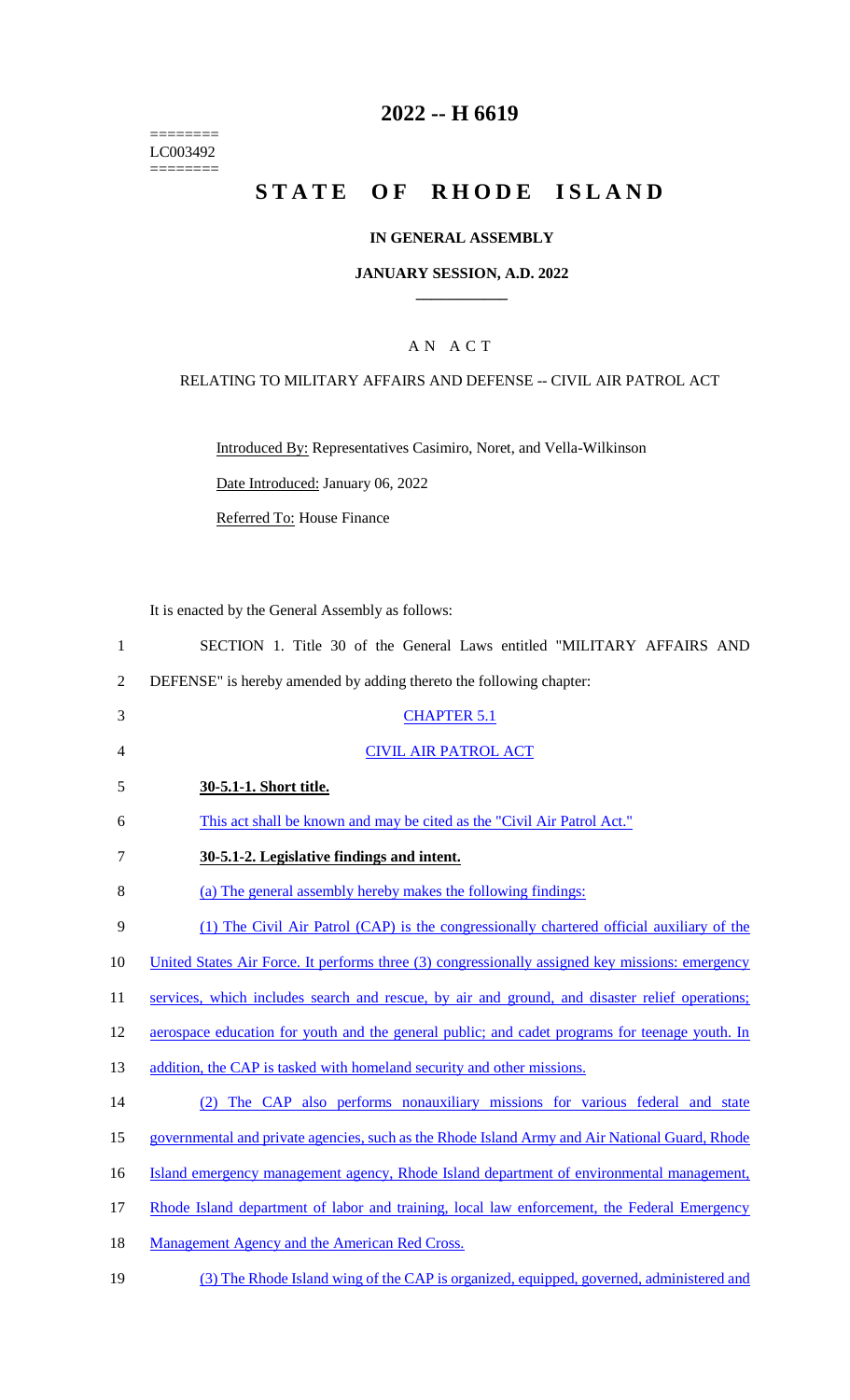- 1 trained in accordance with the rules and regulations of the United States Air Force and the CAP. (4) The Rhode Island wing of the CAP has air and ground assets located throughout the state, as well as highly trained aircrews, ground search crews and other mission support personnel who perform, as unpaid professionals, valuable emergency services missions for the citizens of 5 Rhode Island. Additionally, the Rhode Island wing of the CAP, through its missions of aerospace education and cadet programs, is instrumental in developing Rhode Island's youth as the leaders of 7 the future. (b)(1) In light of the invaluable services provided by the Rhode Island wing of the CAP to the state, it is the intent of the general assembly for the state to provide administrative, financial 10 and other support to the Rhode Island wing of the CAP in order that it can continue to train and 11 equip itself and its eleven (11) unpaid personnel to perform these valuable missions for the citizens 12 of the state. (2) It is also the intent of the general assembly to create protections for employees who are 14 members of the CAP and who train for, and respond to, emergency services missions. **30-5.1-3. Definitions.**  16 As used in this chapter: (1) "Civil Air Patrol leave" means leave requested by an employee who: 18 (i) Is a volunteer member of the civilian auxiliary of the United States Air Force known as 19 the Civil Air Patrol; and (ii) Has been authorized by the United States Air Force, the governor or a department, 21 division, agency or political subdivision of the state to respond to or train for an emergency mission. (2) "Emergency mission" means an Air Force assigned mission under which the Rhode Island wing of the Civil Air Patrol conducts operations. (3) "Employee" means any individual who performs services for, or under the control of, a provider of wages or remuneration. (4) "Employee benefits" means all benefits other than wages given by an employer. (5) "Employer" means any person or entity that employs more than fifteen (15) employees. **30-5.1-4. Administration - Expenses of Civil Air Patrol.**  (a) Due to the nature of its congressionally assigned key missions and nonassigned 30 missions, the Rhode Island wing of the CAP shall be administered by the CAP Wing Commander with applicable state, federal and CAP regulations. (b) The CAP Wing Commander, may expend state funds as follows: (1) For operational missions or other objectives related to national security, homeland
- security, emergency response, disaster relief or other similar missions;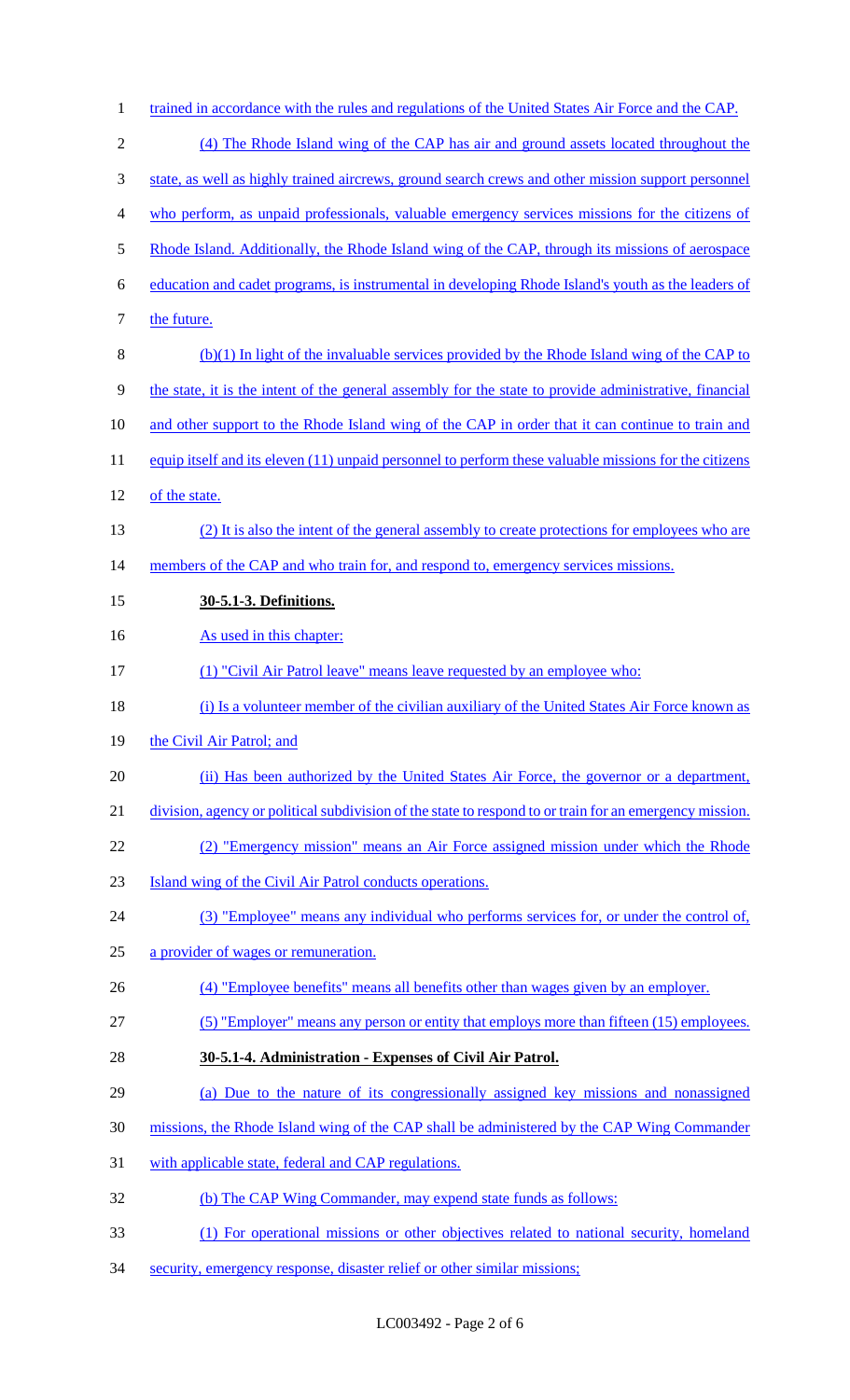| $\mathbf{1}$   | (2) For educational and training purposes of the CAP, including, but not limited to, the              |
|----------------|-------------------------------------------------------------------------------------------------------|
| $\overline{2}$ | purchase of CAP aviation, homeland security and emergency services education training aid books,      |
| 3              | materials and equipment;                                                                              |
| 4              | (3) To defray maintenance, repair and replacement costs of CAP aircraft, motor vehicles               |
| 5              | and other homeland security and emergency services equipment;                                         |
| 6              | (4) To purchase and obtain supplies and equipment for the CAP; and                                    |
| 7              | (5) To maintain the communications network for the CAP and to integrate it with other                 |
| 8              | state communications networks.                                                                        |
| 9              | (c) Funds specifically appropriated by the general assembly for the purposes specified in             |
| 10             | subsection (b) of this section may be expended by the CAP Wing Commander and shall be                 |
| 11             | expended for no other purposes.                                                                       |
| 12             | 30-5.1-5. Nondiscrimination by employer against Civil Air Patrol members.                             |
| 13             | (a) An employer may not discriminate against or discharge from employment an employee                 |
| 14             | who has been employed for a minimum of ninety (90) days and is a member of the CAP because            |
| 15             | of membership in the CAP.                                                                             |
| 16             | (b) An employer may not hinder or prevent an employee who has been employed for a                     |
| 17             | minimum of ninety (90) days from performing service as part of the Rhode Island wing of the CAP       |
| 18             | during an emergency mission or training if the member is entitled to leave pursuant to the provisions |
| 19             | of this chapter.                                                                                      |
| 20             | 30-5.1-6. Employer to provide leave.                                                                  |
| 21             | (a) An employer shall provide up to a maximum of ten (10) days per calendar year of                   |
| 22             | unpaid CAP leave to an employee training for an emergency mission of the Rhode Island wing of         |
| 23             | the CAP.                                                                                              |
| 24             | (b) An employer shall provide up to a maximum of thirty (30) days per calendar year of                |
| 25             | unpaid Civil Air Patrol leave to an employee responding to an emergency mission of the Rhode          |
| 26             | Island wing of the CAP.                                                                               |
| 27             | (c) An employee shall give the employer:                                                              |
| 28             | (1) At least fourteen (14) days notice of the intended dates of the beginning and end of              |
| 29             | leave together with an estimate of the amount of time needed to complete training; and                |
| 30             | (2) As much notice as possible of the intended dates of the beginning and end of leave                |
| 31             | <u>together with an estimate of the amount of time needed to complete an emergency mission.</u>       |
| 32             | (d) The employee shall report to the employer necessary changes in the time required to               |
| 33             | complete the training or mission.                                                                     |
| 34             | (e) The employer may require verification of the eligibility of the employee for the CAP              |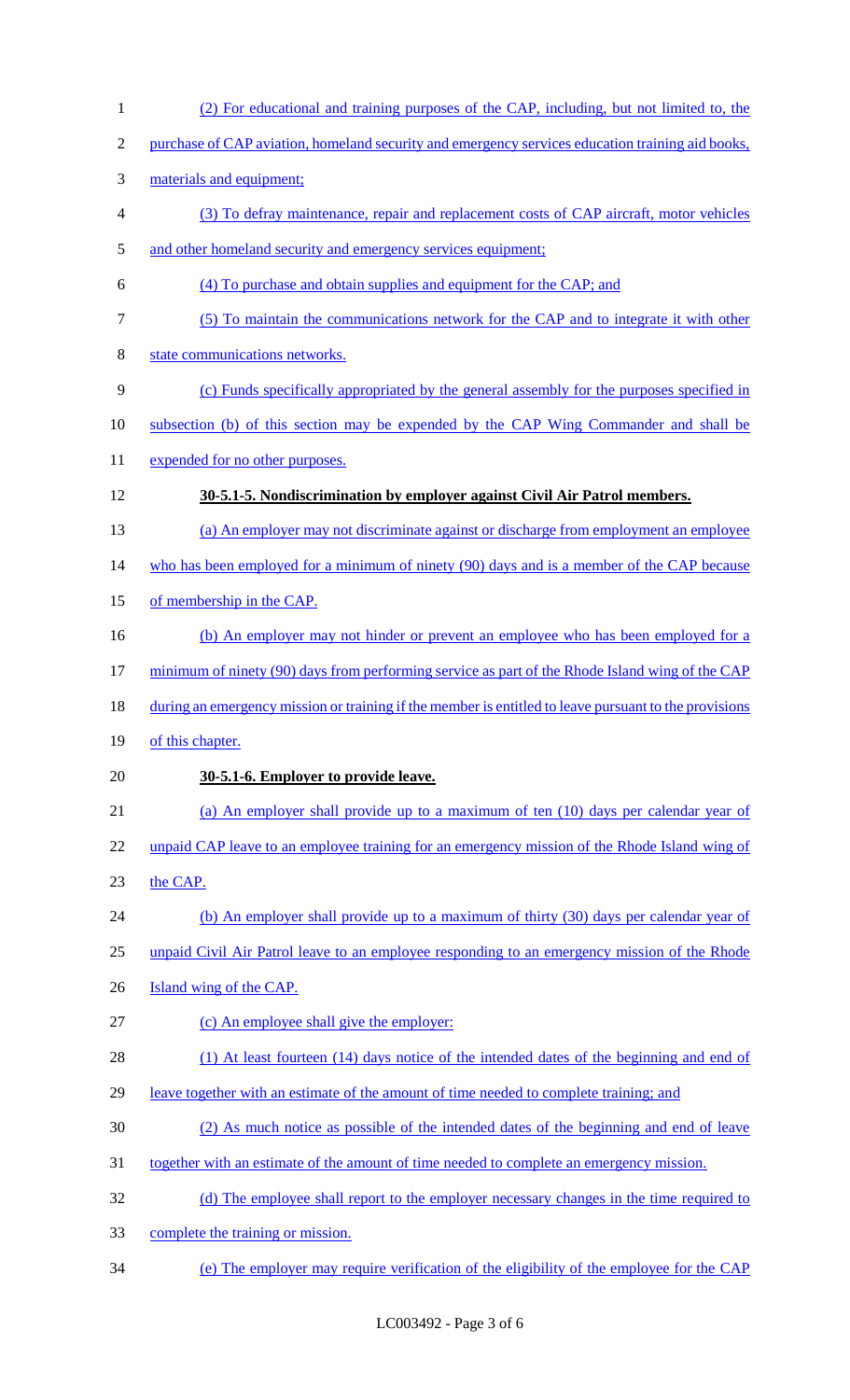- 1 leave requested or taken.
- (f) If the employee fails to provide the required verification, the employer may deny the

CAP leave.

- (g) An employee taking leave under this section is not required to exhaust all available
- leave or time-off benefits before using CAP leave.
- (h) This section shall not prevent an employer from providing an employee paid leave.
- **30-5.1-7. Return to work by employee.**
- (a) When the employee returns to work, the employer shall restore the employee to the
- position held when the leave began or to a position with equivalent seniority status, benefits, pay
- and conditions of employment.
- 11 (b) An employer may decline to restore an employee as required in this section because of
- circumstances unrelated to the provisions of this section.
- (c) An employer and an employee may negotiate for the employer to pay for the benefits
- 14 of the employee during the leave, but the employer is not required to continue or maintain employee
- 15 benefits for any employee eligible for leave under this chapter where the employee would not be
- 16 otherwise eligible for any benefit under the policies of the employer or the content of any employee
- 17 benefit plan which regulates eligibility for benefits.
- **30-5.1-8. Accrued benefits retention - Restriction on use of leave - Collective**

## **bargaining agreements.**

- 20 (a) The use of CAP leave under this chapter may not result in the loss of an employee
- benefit accrued before the first date of leave.
- 22 (b) An employee using leave under any other provision of state or federal law may not
- concurrently use leave granted under this chapter.
- (c) This chapter does not affect the obligation of an employer to comply with a collective
- bargaining agreement or an employee benefit plan that provides greater leave rights to employees
- 26 than the rights provided under this chapter.
- (d) The grant of leave under this chapter may not be diminished by a collective bargaining
- 28 agreement or an employee benefit plan entered into on or after July 1, 2022.
- (e) This chapter does not affect or diminish the contract rights or seniority status of an
- 30 employee not entitled to CAP leave.
- **30-5.1-9. Certain actions by employer prohibited.**
- (a) An employer may not interfere with the use of CAP leave allowed under this chapter.
- (b) An employer may not discharge, fine, suspend, expel, discipline or in any other manner
- 34 discriminate against an employee who is a member of the CAP as a result of the employee's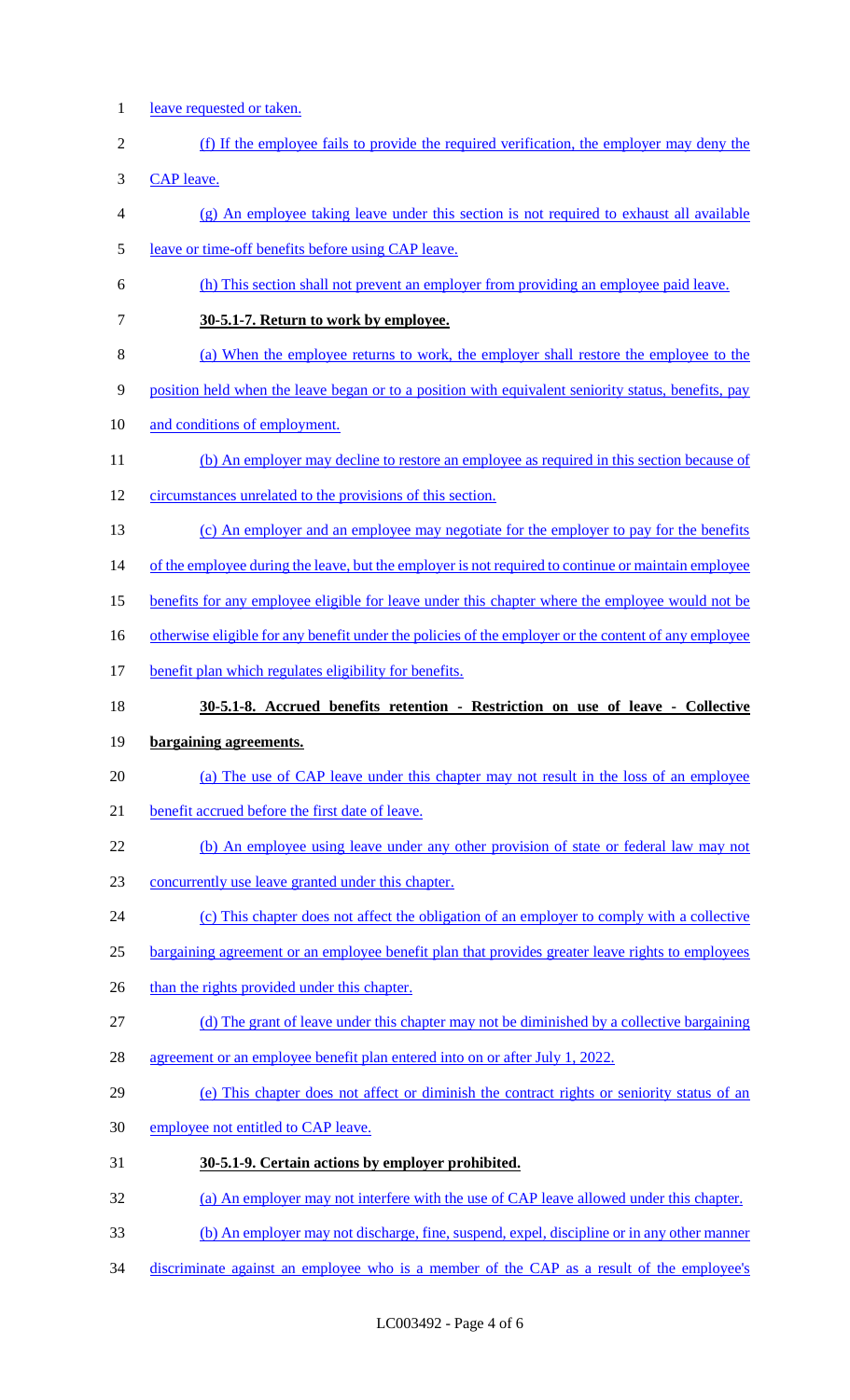- 1 compliance with the provisions of this chapter or as the result of opposition to a practice not in
- 2 compliance with this chapter.

# 3 **30-5.1-10. Enforcement.**

- 4 (a) An employee may bring a civil action in the appropriate superior court to enforce the
- 5 provisions of this chapter.
- 6 (b) The court may enjoin an act or practice that violates the provisions of this chapter and
- 7 may order equitable relief to redress the violation or to enforce this chapter, including the recovery
- 8 of lost wages incurred as a result of any violation under this chapter. No other monetary damages
- 9 may be awarded or recovered.
- 10 SECTION 2. This act shall take effect upon passage.

#### ======== LC003492 ========